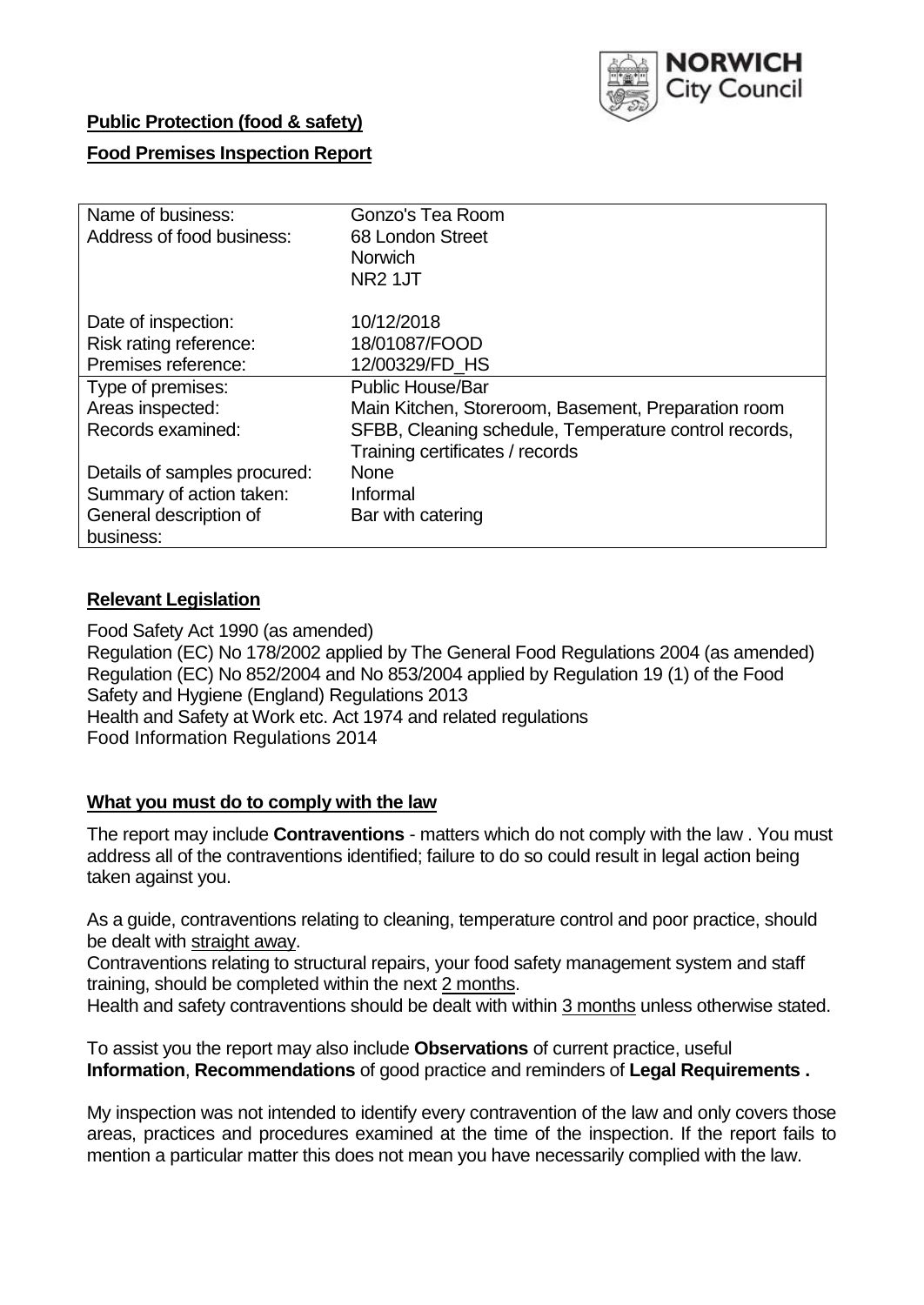# **FOOD SAFETY**

### **How we calculate your Food Hygiene Rating:**

The food safety section has been divided into the three areas which you are scored against for the hygiene rating: 1. food hygiene and safety procedures, 2. structural requirements and 3. confidence in management/control procedures. Each section begins with a summary of what was observed and the score you have been given. Details of how these scores combine to produce your overall food hygiene rating are shown in the table.

| <b>Compliance Area</b>                     |          |    |                | <b>You Score</b> |           |    |           |    |                |  |  |
|--------------------------------------------|----------|----|----------------|------------------|-----------|----|-----------|----|----------------|--|--|
| Food Hygiene and Safety                    |          |    |                | $\Omega$         | 5         | 10 | 15        | 20 | 25             |  |  |
| <b>Structure and Cleaning</b>              |          |    | $\overline{0}$ | 5                | 10        | 15 | 20        | 25 |                |  |  |
| Confidence in management & control systems |          |    | $\overline{0}$ | 5                | 10        | 15 | 20        | 30 |                |  |  |
|                                            |          |    |                |                  |           |    |           |    |                |  |  |
| <b>Your Total score</b>                    | $0 - 15$ | 20 | $25 - 30$      |                  | $35 - 40$ |    | $45 - 50$ |    | > 50           |  |  |
| <b>Your Worst score</b>                    | 5        | 10 | 10             |                  | 15        |    | 20        |    |                |  |  |
|                                            |          |    |                |                  |           |    |           |    |                |  |  |
| <b>Your Rating is</b>                      | 5        | 4. | 3              |                  | 2         |    |           |    | $\overline{0}$ |  |  |

Your Food Hygiene Rating is 5 - a very good standard



## **1. Food Hygiene and Safety**

Food hygiene standards are high. You demonstrated a very good standard of compliance with legal requirements. You have safe food handling practices and procedures and all the necessary control measures to prevent cross-contamination are in place. Some minor contraventions require your attention. **(Score 5)**

## Hand-washing

**Observation** Hand washing was managed well and wash-hand basins were well stocked with hand cleaning material.

## Temperature Control

**Contravention** The following evidence indicated there was a risk of bacteria growing on food:

• Fridge 4 prepared foods e.g. sliced vegetables, were above 8°C (I note that a new fridge is due to be delivered)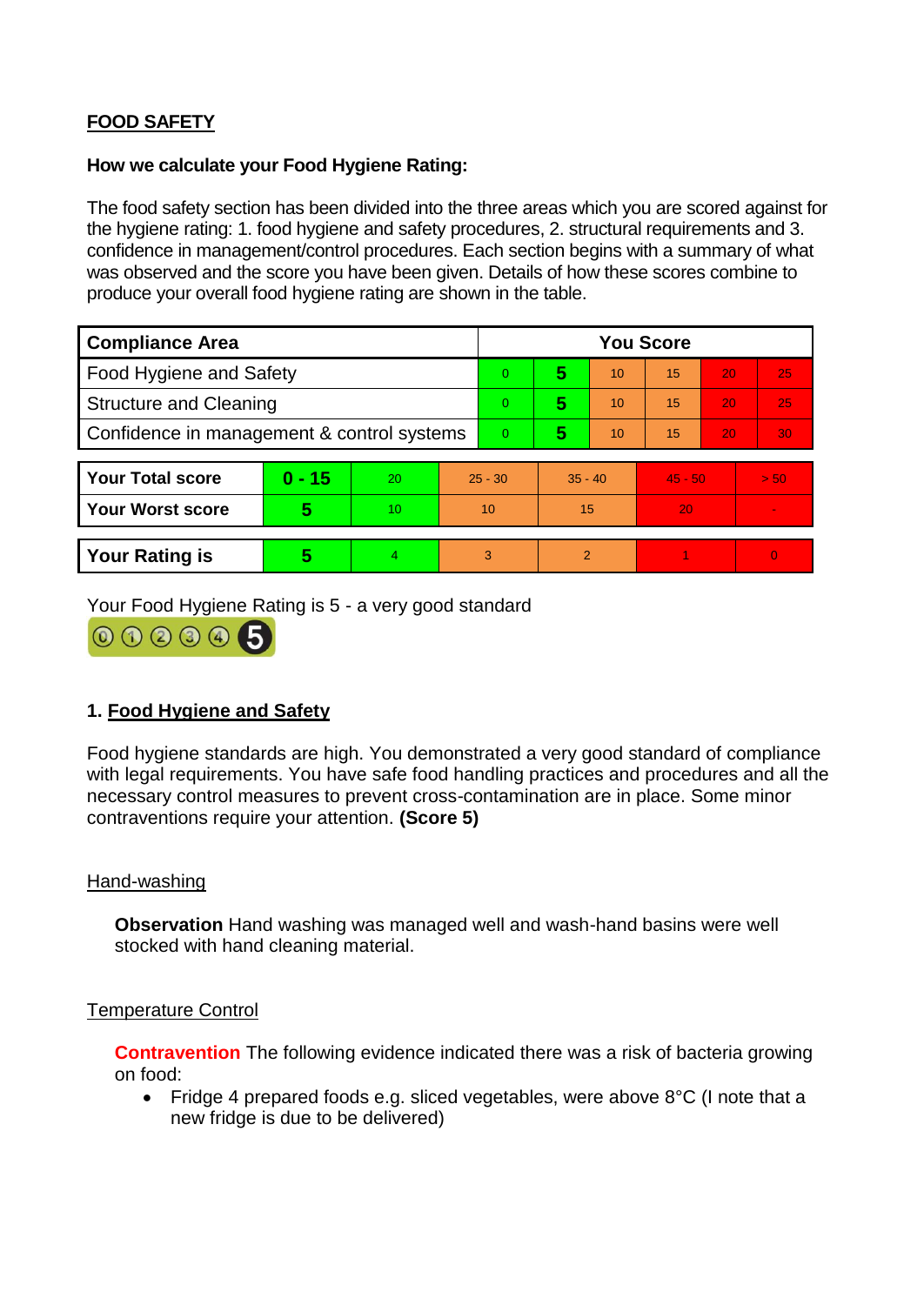## **2. Structure and Cleaning**

The structure facilities and standard of cleaning and maintenance are all of a good standard and only minor repairs and/or improvements are required. Pest control and waste disposal provisions are adequate. The minor contraventions require your attention. **(Score 5)**

### Cleaning of Structure

**Contravention** The following structural items were dirty and require more frequent and thorough cleaning:

- Freezer 1 cleaning around seals could be improved
- bottom of Fridge 3
- interior of the ice machine

**Recommendation** Clear the store room in the cellar as the items could provide harborage for pests and make it difficult to clean.

**Contravention** Bikes were being stored in the area connected to the basement preparation area, this could introduce dirt or other contamination. Either remove the bikes or fit a door to create a separate storage area. Bikes should also not be brought through the preparation area.

## Cleaning Chemicals / Materials / Equipment and Methods

**Observation** I was pleased to see that overall the premises was kept clean and that your cleaning materials, methods and equipment were able to minimise the spread of harmful bacteria between surfaces.

### **Maintenance**

**Observation** I was pleased to see the preparation area has been newly fitted out with rock wall, sinks and hand washing facilities.

**Observation** Additional lighting is to be fitted in the basement preparation area and a wall mounted hand towel dispenser.

#### Pest Control

**Observation** A new electric fly killer is being installed in the basement